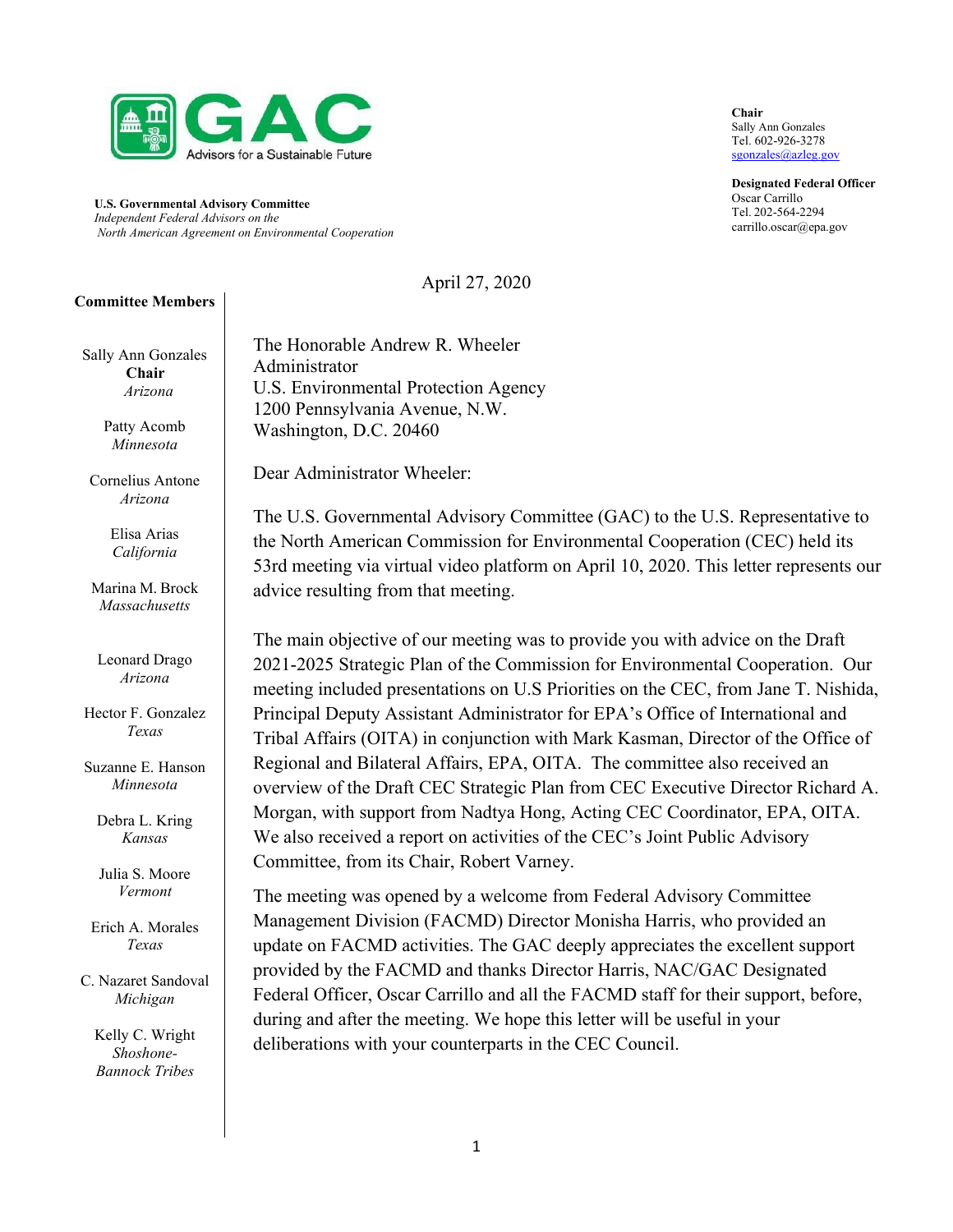Sincerely,<br>Sally A *Bugalla* 

Sally Ann Gonzales, Chair Governmental Advisory Committee

cc: William Charles "Chad" McIntosh, Assistant Administrator, Office of International and Tribal Affairs (OITA), EPA Jane T. Nishida, Principal Deputy Assistant Administrator, OITA, EPA Monisha Harris, Director, Federal Advisory Committee Management Division FACMD, EPA Oscar Carrillo, Designated Federal Officer, FACMD, EPA Mark Kasman, Director, Office of Regional & Bilateral Affairs, OITA, EPA Nadtya Hong, Acting CEC Coordinator, OITA, EPA Robert Varney, Chair, Joint Public Advisory Committee Richard A. Morgan, Executive Director, CEC Members of the U.S. National and Governmental Advisory Committees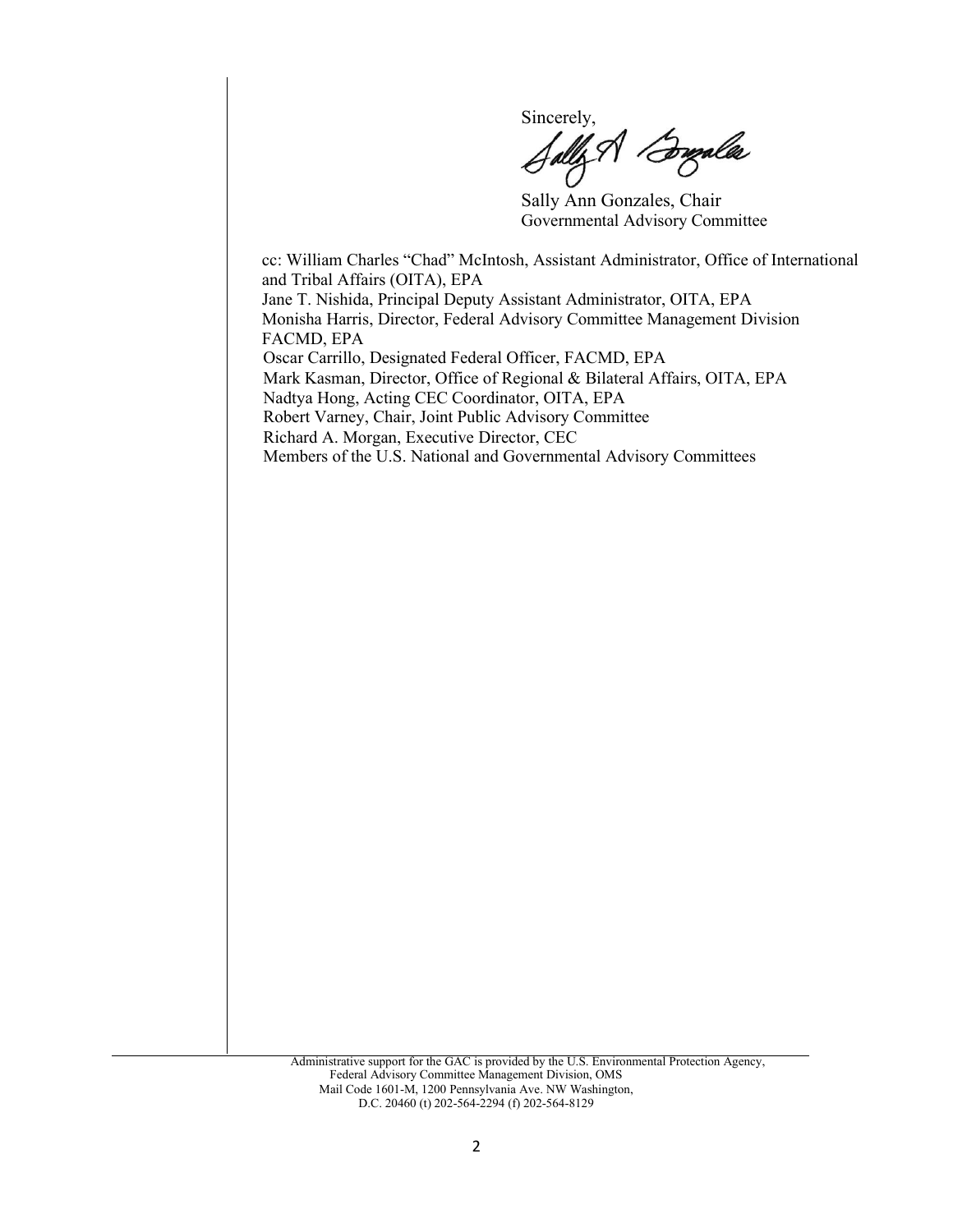# Governmental Advisory Committee (GAC) to the U.S. Representative to the Commission for Environmental Cooperation (CEC)

## **Advice 2020 – 1: CEC 5-Year Draft Strategic Plan** (April 10, 2020 Meeting)

The April 2020 Charge Questions to the Governmental Advisory Committee (GAC) seeks advice on four questions.

- 1. Under each strategic priority of the draft CEC 2021-2025 CEC Strategic Plan,
	- What are the environmental issues and challenges facing North America over the next five years?
	- What are the opportunities for the CEC, considering the organization's mission and mandate, to address these issues/challenges over the next five years?
- 2. How can the CEC amplify its work through partnerships in North America?
- 3. Where in this Strategic Plan do you see opportunities for enhanced roles for stakeholders and citizens?
- 4. General Comments and Recommendations.

*Note: In preparation for the GAC discussions, which were held online over a four hour period rather than a two-day meeting, GAC members completed an online survey to select the top three related issues for each of the five strategic priorities of the CEC Strategic Plan. A compilation of results was used to guide the discussion related to the prioritized issues for each strategic priority*.

### GAC Advice on CEC 5-Year Draft Strategic Plan

Below are the top three priority issues of interest identified by the GAC, for each of the five Strategic Priorities in the draft CEC's Strategic Plan, 2021-2025.

**First, under Strategic Priority #1, Circular Economy and Resource Efficiency,** the GAC identified the three top issues of interest, out of a list of eight and ranked them in order of importance as follows:

- 1. Resource efficiency collaboration opportunities to do with materials, especially addressing plastics and micro-plastics, and cooperation associated with the trans boundary movements of plastic waste destined for recovery operations;
- 2. Sustainable production, resource and energy efficiency practices in the private sector; and
- 3. Environmental and social dimensions of agricultural practices (agroecology and other innovative approaches), including alternatives for the chemical control of pests, risk prevention of pesticides and pollinator conservation.

To achieve a sustainable economic growth and global competitiveness in North America we need to bridge the gap from laboratory to market; and to simplify the challenge of improving resource efficiency we need to implement the concept of "Integrated Resources" by grouping manufacturing resources into distinct categories. Most industrial processes use some combination of the following six resources: raw materials, water, chemical agents, equipment,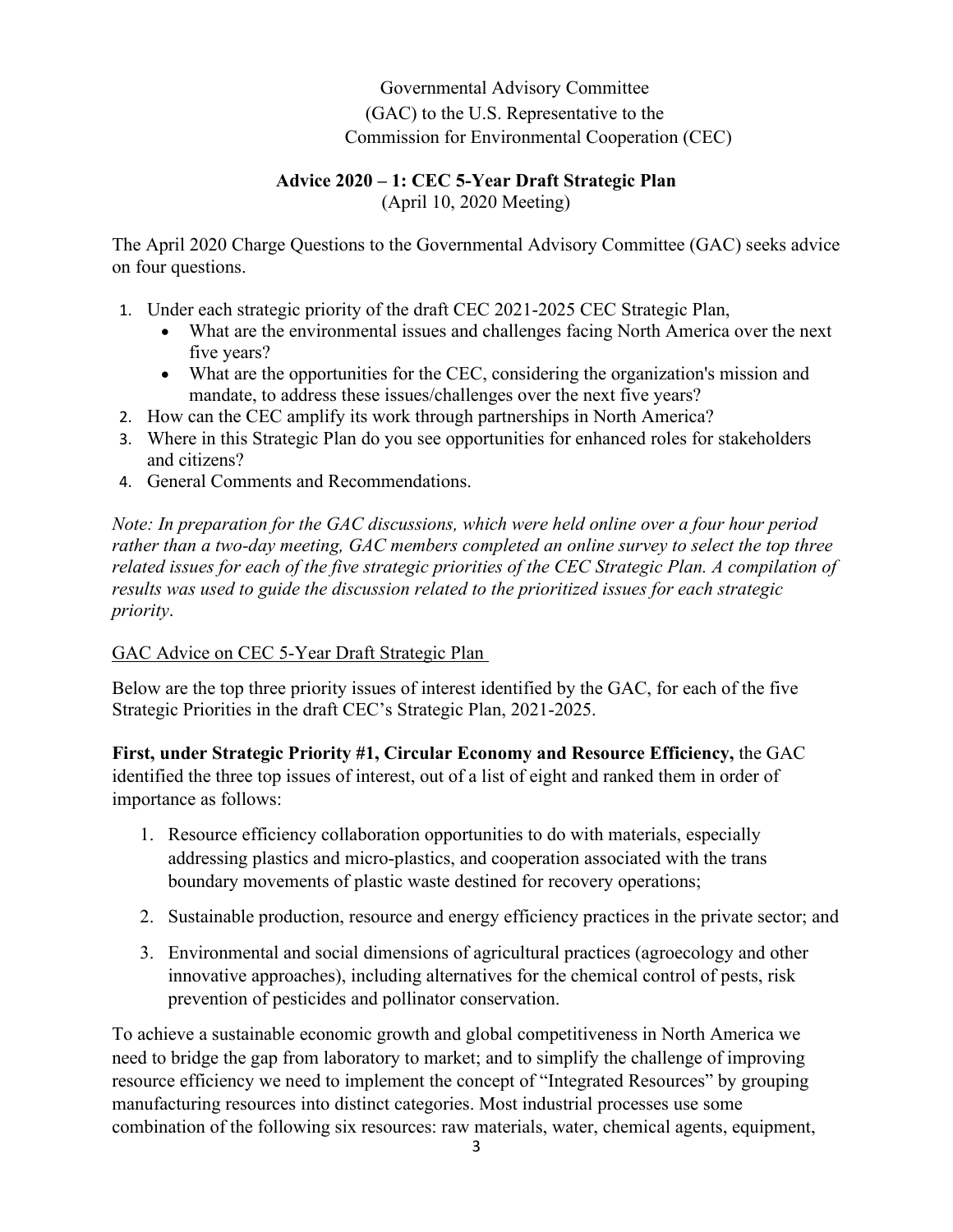process byproducts or wastes, and packaging. Efficient use of these resources results in cost savings and reduced pollution.

The CEC could help in bridging the gap from laboratory to market by bringing together manufacturers, non-profit entities, research organizations and institutions of higher education to identify challenges, stimulate innovation, and develop cutting edge materials, processes and information technologies needed for an efficient, and competitive manufacturing sector. Through these partnerships the CEC can act on its shared responsibility for effective environmental stewardship and sustainable development.

The CEC could address the above cited environmental issues in partnership with the Natural Resources Canada, Mexico's Comisión Nacional para el Uso Eficiente de la Energía, and the US Department of Energy by pursuing the model and program approach followed by the Office of Energy Efficiency and Renewable Energy - Advanced Manufacturing Office (AMO). The CEC could establish subprograms approach including research and development( R&D) projects, R& D consortia and early-stage technical partnerships with laboratories, companies (for-profit and not-for profit), state and local governments, and universities through competitive, merit reviewed funding opportunities designed to investigate new manufacturing technologies throughout the three country region.

AMO's implementation of the cited initiatives include projects where manufacturers and water utilities have worked together to improve energy efficiency and competitiveness in the industrial sector, saving money in the process. Also, the involvement of college students in the usage of industrial assessment tools to identify energy-saving ideas as well as identifying streams that can be reused in other operations/process instead of disposing them (i.e. heat losses, saving water by reusing wastewater). Energy users across the country are using combined heat and power (CHP) to generate reliable, on-site electric power and thermal energy to meet their needs.

### General Comments:

Due to logistics, inconsistent waste streams, and lack of reliable information, recycling markets are very limited and diminishing resulting in greater extraction and use of virgin materials while increasing improper disposal of used goods including plastic materials and others such as glass and electronic wastes.

Moves toward more fuel efficient and electric vehicles, plus falling prices for oil, gas, and other carbon-based fuels will likely result in producers trying to find other markets for these natural resources outputs.

Inefficient and wasteful use of resources from extraction, to manufacture, transport, and improper disposal at end-of-life cycles diminish each nations' ability to sustain finite resources critical to national needs including manufacturing, infrastructure and national defense as well as creating significant threats to human health and environment due to improper disposal at product end-of-life.

Greater coordination should be implemented among groups with divergent approaches, e.g. groups representing commercial enterprises, and groups representing non-commercial interests such as environmental education groups, to foster win-win solutions and to highlight the benefits of more efficient resource utilization as well as the costs of inefficient resource utilizations.

Regulatory schemes must adopt more of a reward-based rather than punitive-based scheme to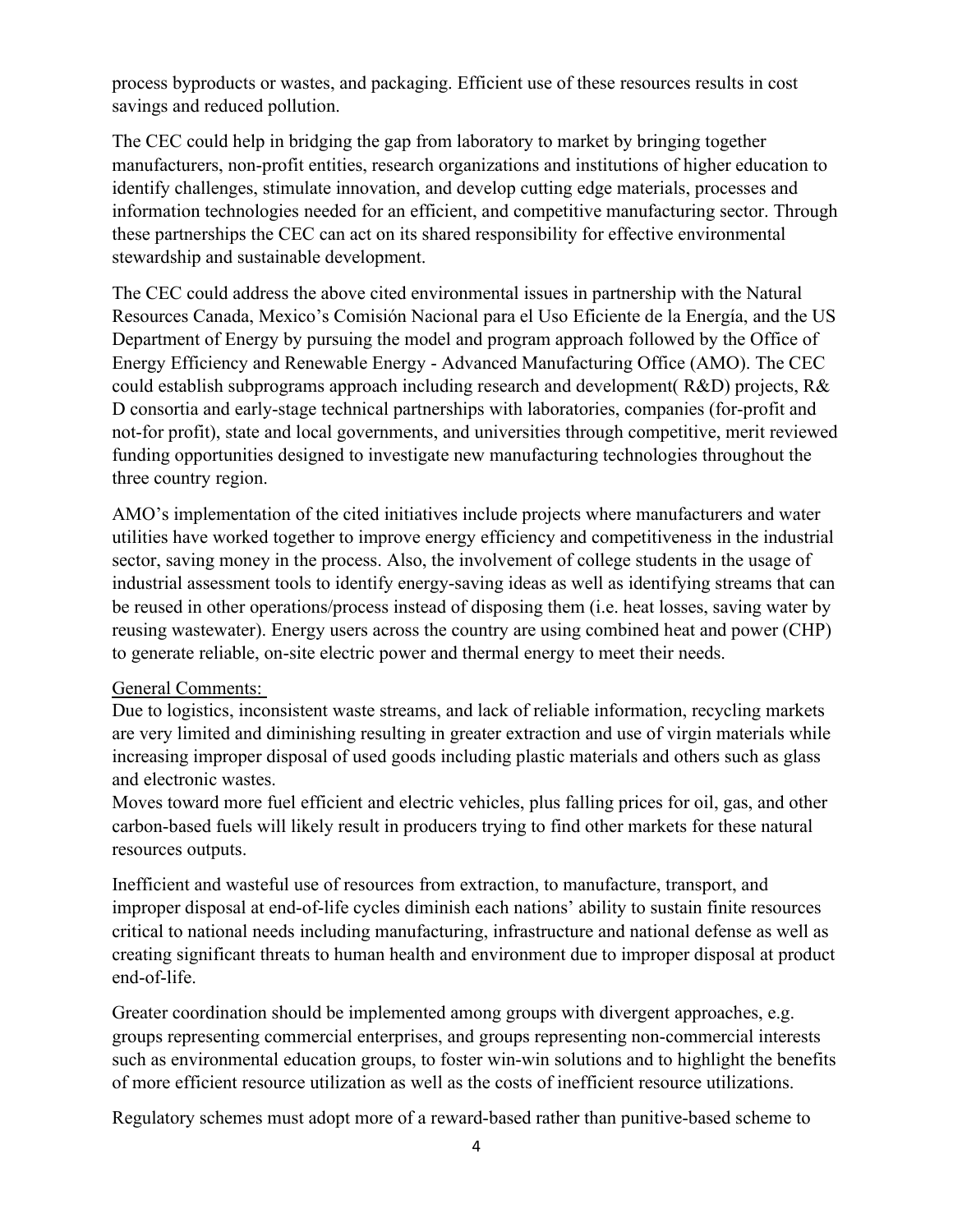encourage innovative strategies which are good for the environment and good for continued economic growth and employment of a range of people.

There must be a greater emphasis on promoting common understanding of circular economy concepts so that policies and regulations are not seen as unjustified and unnecessary impediments to economic and social wellbeing, but rather seen as vehicles of innovation and linkage for the mutually compatible goals of economic and social advancement at all levels as well as protection of public health and a source of sustainable resources which may be used for the common benefit.

**Second, under Strategic Priority #2, Clean Air, Land and Water**, the GAC identified the three top issues of interest, out of a list of ten and ranked them in order of importance as follows:

- 1. Scientific, technical and policy issues related to improving air quality, including information exchange and regulatory or policy approaches associated with pollutants of mutual concern such as particulate matter (including black carbon), ground-level ozone and its precursors, and methane;
- 2. Comparability, quality, comprehensiveness, timeliness, and accessibility of pollutant release data and information; and
- 3. Adoption of sustainable water practices in key economic sectors (agriculture, industry, mining), including trans boundary environmental impacts.

The CEC Strategic Plan acknowledges that significant reductions in air pollution have been achieved in the past decades; however, air quality is still a significant concern as smog-forming pollutants and climate pollutants continue to contribute to climate variability, and affect human health, water quality, biodiversity, agriculture, and infrastructure.

On March 31, 2020, the U.S. Environmental Protection Agency (EPA) and the National Highway Traffic Safety Administration (NHTSA) finalized new standards for corporate average fuel economy (CAFE) and greenhouse gas (GHG) emissions for Model Years 2021 through 2026 passenger cars and light trucks (Safer Affordable Fuel-Efficient (SAFE) Vehicle Rule Part II). The rule takes effect 60 days after publication in the Federal Register, which is anticipated in April 2020. Part I of this rule became effective on November 26, 2019 and rescinded waivers authorizing California to set more stringent greenhouse gas standards and to enforce its Zero Emission Vehicles (ZEV) mandate. The CAFE and GHG emissions standards established by the SAFE Vehicle Rule Part II will increase in stringency by 1.5% per year from Model Year 2020 levels over Model Years 2021-2026. However, these standards are less stringent than the 5% annual increase required by the rule promulgated in 2012. California has set its own more stringent vehicle pollution rules under the waiver for many years. New York, Massachusetts, Vermont, Maine, Pennsylvania, Connecticut, Rhode Island, Washington, Oregon, New Jersey, Maryland, Delaware, and Colorado also have adopted California's greenhouse gas emissions standards. Canada has also pledged to align its gas mileage targets to match the more stringent standards.

Based on 2018 U.S. EPA data, the [transportation sector](https://www.epa.gov/sites/production/files/2020-04/documents/fastfacts-1990-2018.pdf) is the top source of greenhouse gas emissions in the U.S. The new fuel economy and emissions standards will have a negative impact on the nation's carbon footprint. In addition, nitrous oxide (NOx), a smog-forming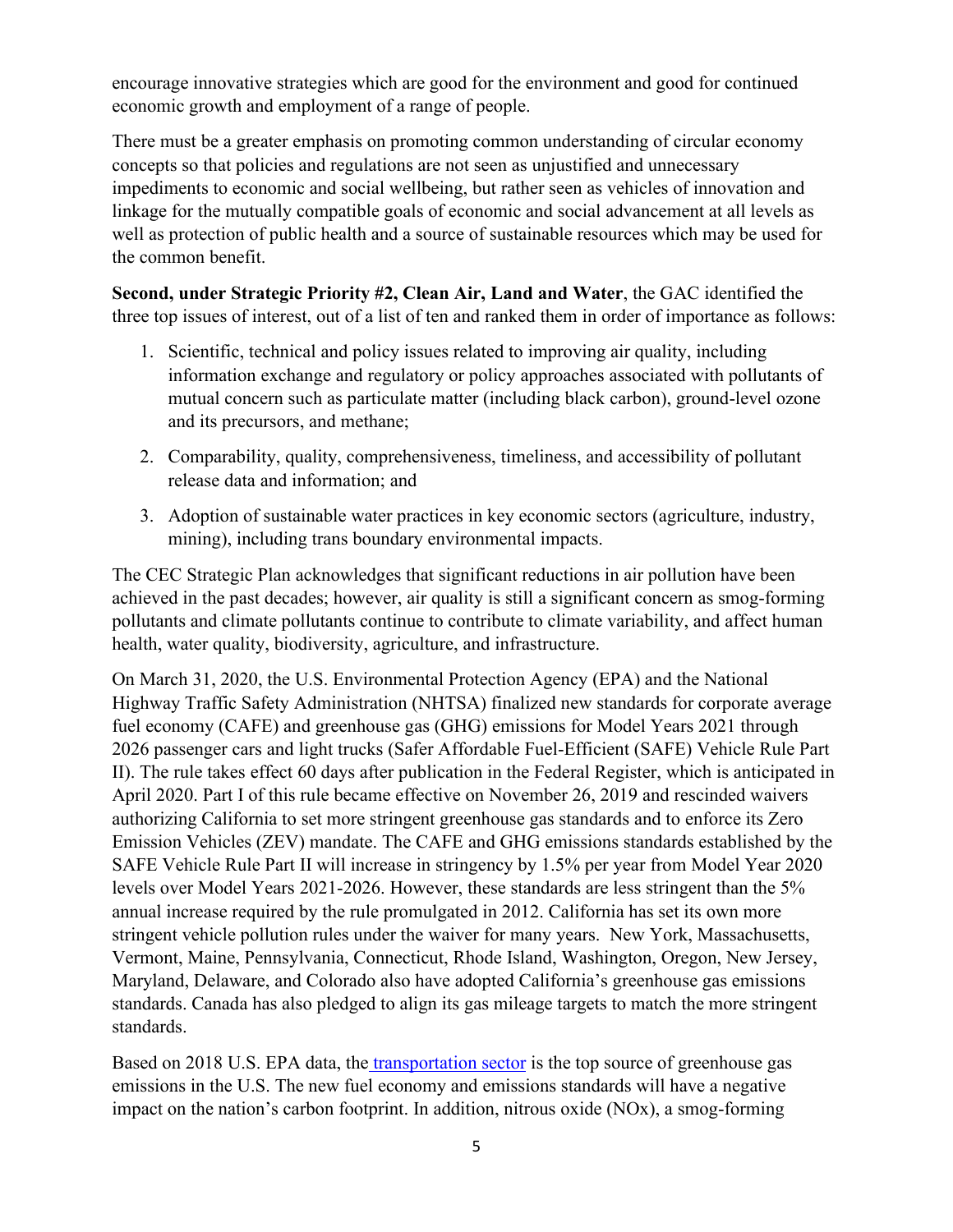pollutant and precursor to ozone, can cause an indirect effect on greenhouse gases. The CEC has a relevant role to play in continuing to reduce smog-forming pollutants to achieve clean air standards and in reducing vehicle emissions that contribute toward greenhouse gas emissions.

Next, sewage infrastructure inadequacies have created ongoing sewage pollution problems on both sides of the California-Mexico border. The Tijuana River Watershed is a binational watershed across the California-Mexico border. A large portion of the watershed (approximately 75%) is within Mexico. It drains into the Tijuana River Estuary in the U.S. and ultimately to the Pacific Ocean in the City of Imperial Beach in San Diego County. The United States-Mexico-Canada Agreement Implementation Act [\(USMCA Implementation Act\)](https://www.congress.gov/116/bills/hr5430/BILLS-116hr5430enr.pdf) includes a provision in Section 821 Border Water Infrastructure Improvement Authority that direct the U.S. EPA, in coordination with eligible public entities, to carry out the planning, design, construction, and operation and maintenance of high priority treatment works in the portion of the Tijuana River watershed located in the United States to treat wastewater (including stormwater), nonpoint sources of pollution, and related matters resulting from international transboundary water flows originating in Mexico.

The CEC has a relevant role to play in supporting and leveraging partnerships with the International Boundary and Water Commission, the Corps of Engineers, the North American Development Bank, the Department of State, state governments, affected local governments, affected tribal governments, and regional water authorities, among other stakeholders and the public.

### General Comments

North American freshwater resources will be threatened by climate variability which negatively affects the timing, location, and type of precipitation events. There are no substitutes for safe reliable water supplies. As such, all strategies and policies should recognize water as the paramount natural resource they represent and be afforded the regulatory safeguards one could expect for a resource critical to survival.

Population shifts to more arid areas will exacerbate the demand for water supplies which will become increasingly problematic. Changes in land use will also significantly negatively affect water resources.

Urban demands, including municipal and industrial uses will increase their competition with agricultural demands including critical food production.

Many water markets continue to reflect the costs of water production rather than the value of water. Policies must be adopted which encourage the more intensive use of already available resources to gain greater output with less input. For example, the promotion of indoor vertical farming which results in greater agricultural production with significantly more efficient use of water, land, and energy resources.

Regulatory processes should be used to encourage both innovative and traditional-knowledge based mechanisms to enhance water quality and preserve both surface and ground water resources. For example, encouraging the use of more natural pollution control methods such as artificial and natural wetlands while also discouraging use of impervious surfaces where possible. This one change could reduce thermal warming, create more wildlife habitats, reduce use of chemicals needed to treat wastewater, and avoid use of more consumptive products such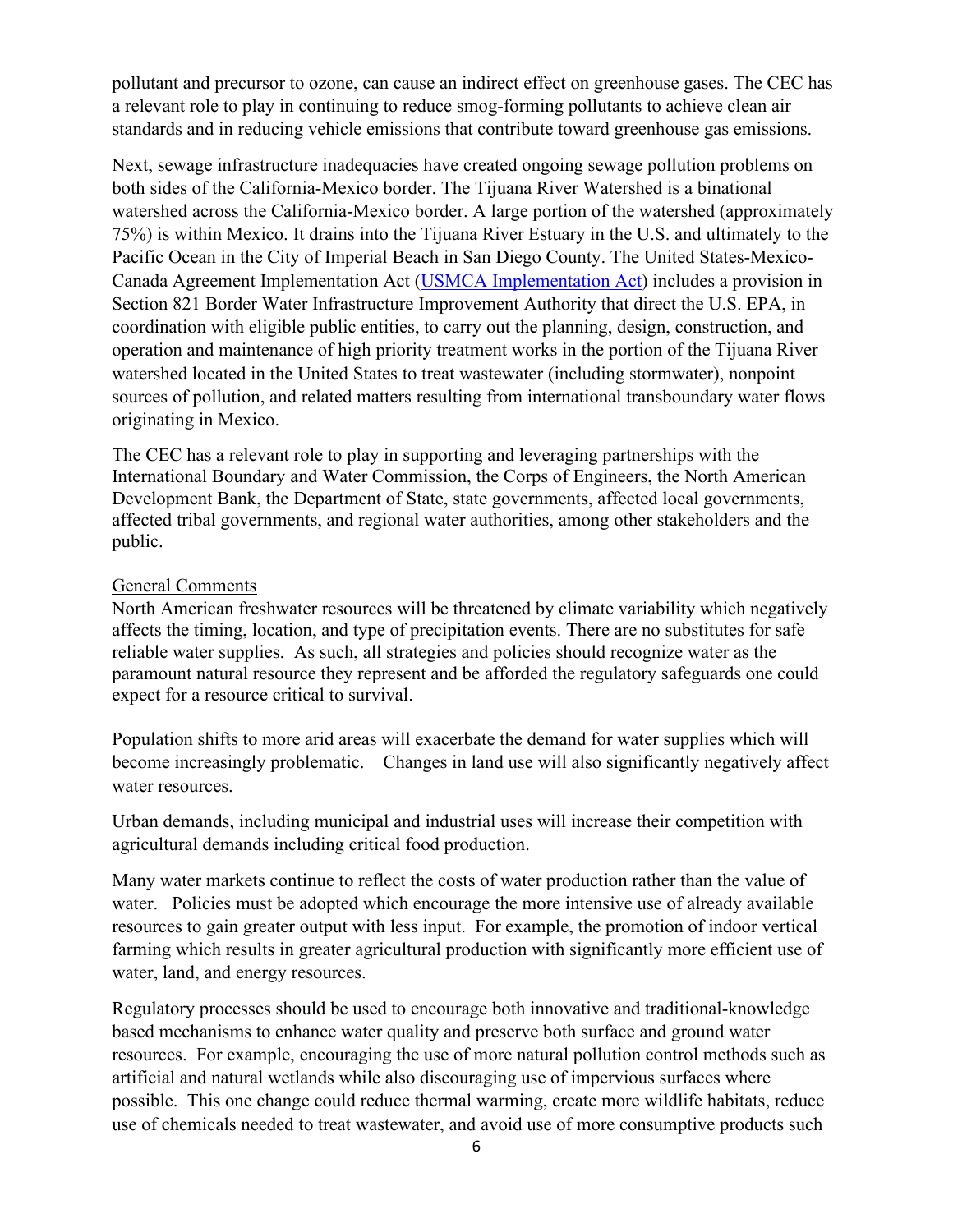as asphalt and concrete needed for the industrial wastewater treatment processes.

Standards may be adopted so producers and consumers are aware of the relative consumptive use of water needed to produce various agricultural products including fowl, livestock, and plantbased foods.

**Third, under Strategic Priority #3, Shared Ecosystems and Species**, the GAC identified the three top issues of interest, out of a list of four and ranked them in order of importance as follows:

- 1. Conservation and cooperative management of connected and priority habitats, such as grasslands and wetlands, among others;
- 2. Conservation, restoration, and sustainable management of coastal and marine ecosystems, including sustainable fisheries management, nature-based solutions to address climate impacts to fisheries, tourism, and other economic sectors promoting connectivity and useful monitoring; and
- 3. Effective management of protected areas (terrestrial and marine); conservation and sustainable management of forests, recognizing their role as nature-based solutions to climate variability, the environment and economic benefits derived from trade in sustainably-harvested wood products.

**Fourth, under Strategic Priority #4, Shared Ecosystems and Species, Resilient Communities,** the GAC identified the three top issues of interest, out of a list of five and ranked them in order of importance as follows:

- 1. Best practices and lessons learned for green infrastructure and nature-based solutions for sustainable cities;
- 2. Co-benefits of nature-based climate solutions for public health and ecosystems in selected sectors (e.g., urban planning); and
- 3. Environmental and public safety impacts of climatic events, such as economic, infrastructure and agricultural damage due to rising water levels, to improve emergency planning.

One of the environmental issues that had become a challenge for the Great Lakes region are the impacts of climate change on Great Lakes water levels. The records high water levels on the Great Lakes which have been observed in 2019 and continue to be seen in early 2020, are destroying coastlines, swallowing beaches and houses, swamping sewer systems, flooding roads and public buildings, turning farm fields into lakes; as well as creating public health and safety concerns. This has been a devastated situation for the region and the economic impact has been severely understated.

Often overlooked is the role that nature and nature-based solutions to improve emergency planning. Along our coasts, natural features like sand dunes and marshes or coral reefs and oyster reefs reduce wave heights, absorb storm surges and help stop erosion. The CEC could support a more resilient coastal ecosystem by training coastal marine protected areas (MAP) managers and providing best-practice guides on integrating disaster risk reduction and naturebased solutions for flood and erosion control into coastal ecosystem planning and management.